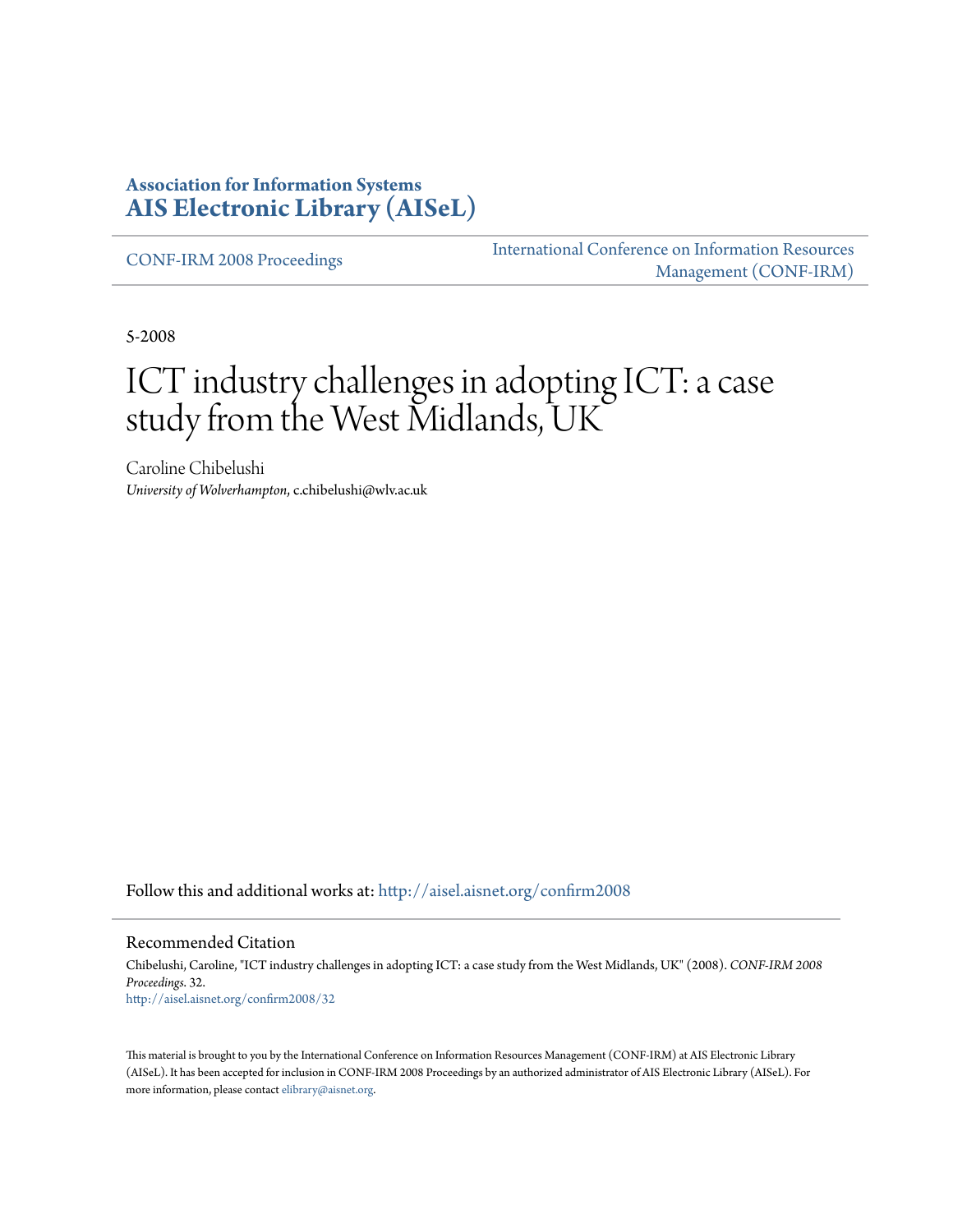## **49. ICT industry challenges in adopting ICT: a case study from the West Midlands, UK**

Caroline Chibelushi School of Computing and IT, University of Wolverhampton, UK c.chibelushi@wlv.ac.uk

### *Abstract*

The successful operation of companies in most industries is becoming increasingly dependent on their ability to adopt and utilise ICT systems. However, ICT adoption often requires: knowledge of business and IT, investment in IT infrastructure, plans to invest and training in new technologies and other aspects. Many companies lack these factors, resulting in a steady increase in the demand for ICT services and products. Often, ICT adoption has been considered to be a complex problem by SMEs, however the problems are mainly due to it being tackled inappropriately. Instead of government initiatives starting to solve the problem by empowering those SMEs which are in ICT industry who are ICT service or product providers, most initiatives have been targeting all SMEs in all sectors. This paper presents a qualitative ICT adoption research conducted on 206 ICT SMEs in West Midlands (UK), the majority of whom were face-to-face interviews. The findings show that most ICT SMEs challenges result from the factors which are related to lack of knowledge and skills to adopt new technologies. Specifically, these companies are not provided with the appropriate training and they find government initiatives not always helpful. The paper suggests the best way to retrain SMES as a key aspect to address the challenges faced by the ICT SMEs in the region.

### *Keywords*

ICT adoption, ICT SMEs

## **1. Introduction**

The future prosperity of the UK economy depends on its ability to become more productive, mainly because the country is facing a business backdrop of increasing global competition and rapid technological change (DTI, 2007). There is evidence that there is a link between ICT investment and improved productivity. The challenge is to get more companies to adopt new technology that can enhance their efficiency, effectiveness and production (DTI, 2007).

Another problem is based on the recent news that for the first time the UK has lost its place in the elite top five nations for innovation, as measured by the World Intellectual Property Institute (WIPO). WIPO's information is based on the patents registered which showed that UK is not in the top five countries for patents filed under the Patent Co-operation Treaty. In February 2007, Britain fell into sixth place behind the US, Japan, Germany, South Korea and France. This is a matter of concern as China is set to overtake the UK (i2010 Working Group, 2007) at a fast pace.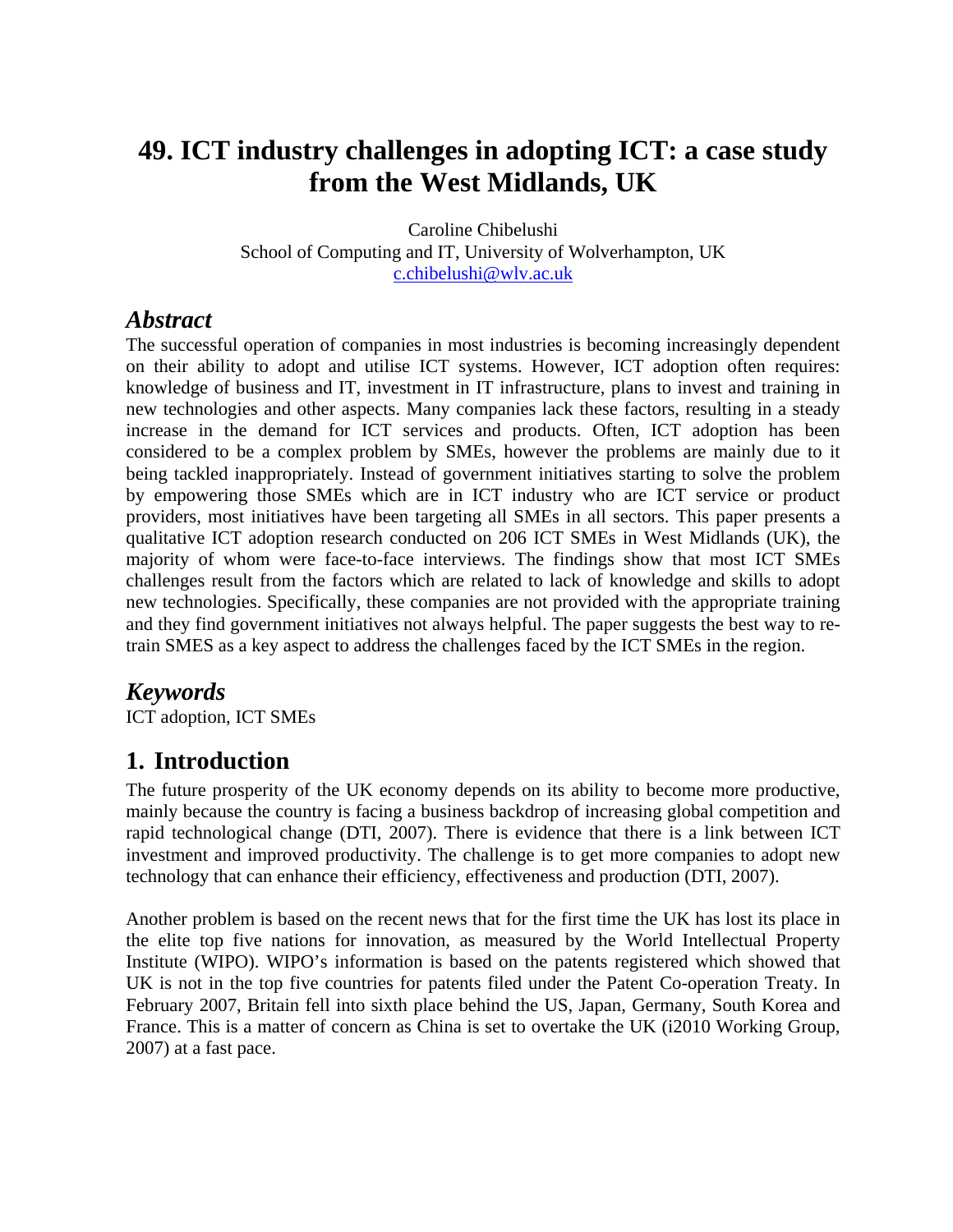The benefits of companies using ICT for daily business activities go beyond simply making purchases or sales online. Although it depends on the business context, one of the most important ICT aspects is the computer networks (Reis, 2006). SMEs and large companies use computer networks to integrate their business processes, streamlining and boosting the efficiency of the enterprise. In addition to networks, SMEs from the ICT industry use ICT as a software development environment for their software products or services, and for innovation (Salter & Tether, 2006). Because of its importance, more countries around the globe are making a concerted effort to increase the level of adoption of, and investment in, ICT (Burgess, 2001; Forrest & Leaver, 2007; Sheppard & Hooton, 2006).

In addition, SMEs appear increasingly to be crucial to the success of UK economy as it was shown that the majority of growth between 1995-2000 in size of the business population was from SMEs (Johnston, 2003). There is also evidence that most new innovations come from SMEs as they are not committed to existing practices or products (Maguire et al. 2007). Jutla et al. (2002) support this claim by stating that SMEs are more enterpreneural and willing to innovate in comparison to larger companies, which have to follow some organisational hierarchy.

Despite the above evidence on the importance of ICT to SMEs, the paper published by Fink & Disterer (2006), claims that in the context of ICT adoption, SMEs are under-researched, and overall understanding of the IT management in SMEs is not strong (Cragg, 2002) and consistent. Southern and Tilley (2000) state that

> 'Too often, measuring small firms use of ICT in qualitative terms only misses the complexity of the relationship between small firms and the technology. There can be no simple formulae set to indicate how and why small firms will adopt, implement and then successfully manage ICT'.

The research aims to show that in order to overcome the above challenges, it is necessary for the government to start by empowering small businesses which are in the ICT industry with a sustainable means to adopt new technologies. This will enable them to provide ICT services and products to other SMEs or industries in non-ICT sectors.

The paper begins by considering in greater detail the challenges faced by ICT SMEs in Section 2, Section 3 illustrates the method used to conduct the research; Section 4 provides the results, Section 5 discuss the key research findings, while Section 6 propose the ICT SME adoption model. Section 7 concludes the paper. This research considers the challenges to ICT SME to be mainly associated with:

- the rapid technological advances and innovation which influence the design and the production processes (Kaillinikos, 2005)
- customers who are increasingly using ICT as a strategic factor, and hence their expectations appear to be more demanding (Hyotylainen & Moller, 2007).

These challenges affect software design and development, marketing and implementation.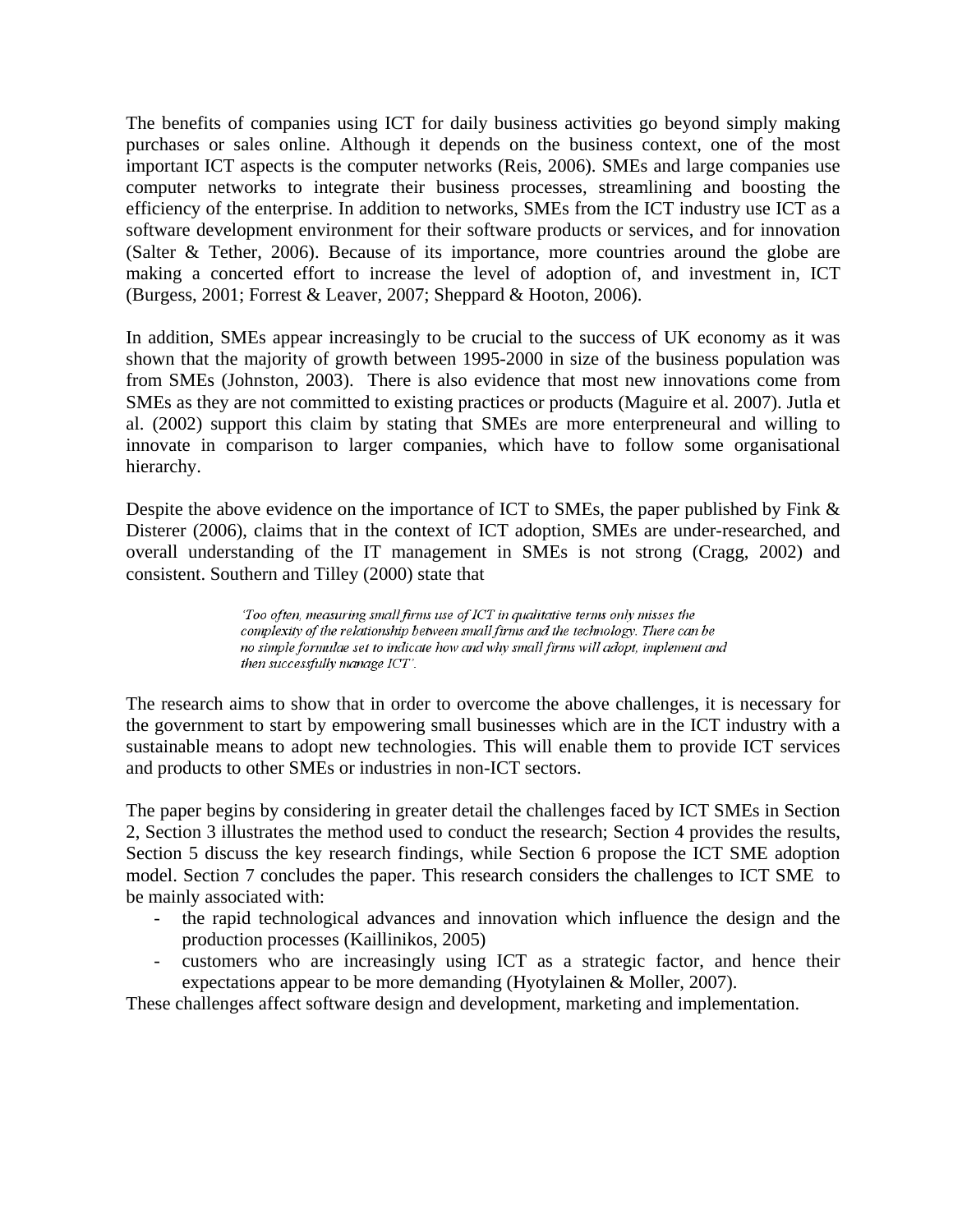#### • *ICT services*

The demand for ICT services and products is increasing (IDC, 2003; Sarissamlis, 2003), and the ICT services appear to be more complex to deal with than ICT products (Brown et al*.* 1994). This is because services are some sort of market transactions in which the object of the exchange is not a physical commodity (Judd, 1964), and are characterised as intangible.

Thomas (1978) considers services to be equipment based (e.g. the value of the support from the equipment such as a laptop) or people based (consultancy). Due to their intangibility, services are difficult to pre-assess and measure their value (Levitt, 1981). Also users' competence and utility can influences the performance and the value gained from the service. As a result it may be difficult for the customer to measure, evaluate and compare the performance and ROI (return-on-investment) from different ICT SMEs services.

#### • *ICT products*

ICT products (such as software) may be intangible but their support to business solutions can be said to be tangible. The challenges involved in this aspect includes: software estimation, changes in the requirements, scope and those related to the rapid development in different software languages and other ICT technologies, all these cause uncertainty in ICT industry businesses (Hyotylainen et al. 2005).

Customers pose another challenge as they quickly want to adopt the winning technology solution, this causes the ICT SMEs (as their service and product providers) to be forced to adopt new technologies at a fast rate.

Hyotylainen et al. (2007) state that if such complex challenges are not managed, they may lead to increasing production costs and system failures resulting in serious problems in business processes, leading to customer dissatisfaction and defection.

## **2. Research Methodology**

For this research, qualitative methods were used which included questionnaire and interview approaches. The research went further than the majority of existing research which use contacts identified from the list of companies registered in various directories (e.g. Yellow Pages), government systems (e.g. tax registration records) and other institutions (e.g. banks and the post office). This research obtained its contacts from more 'direct' sources, i.e.:

- A database of SMEs in the region provided by the ICT Cluster in the West Midlands.
- Contacts made via attending business meetings and workshops.
- Contacts made via attending business exhibitions.
- Through visiting Technology (or Science) Parks in the region.
- Through word of mouth referrals.

Using contacts derived from these five sources, 206 company representatives were interviewed in sub-regions of the West Midlands. 83% of the SMEs opted for a face-to-face interview, while 17% opted for a telephone interview. The questions used as a basis for the interview are semi-structured, involving two parts whose results can be analysed qualitatively and quantitatively. The questionnaire recorded the company profile and the response to various issues related to the company readiness, which included factors such as: advice sought, main influences on the adoption, internal pressures to adopt, specialist skills in the company,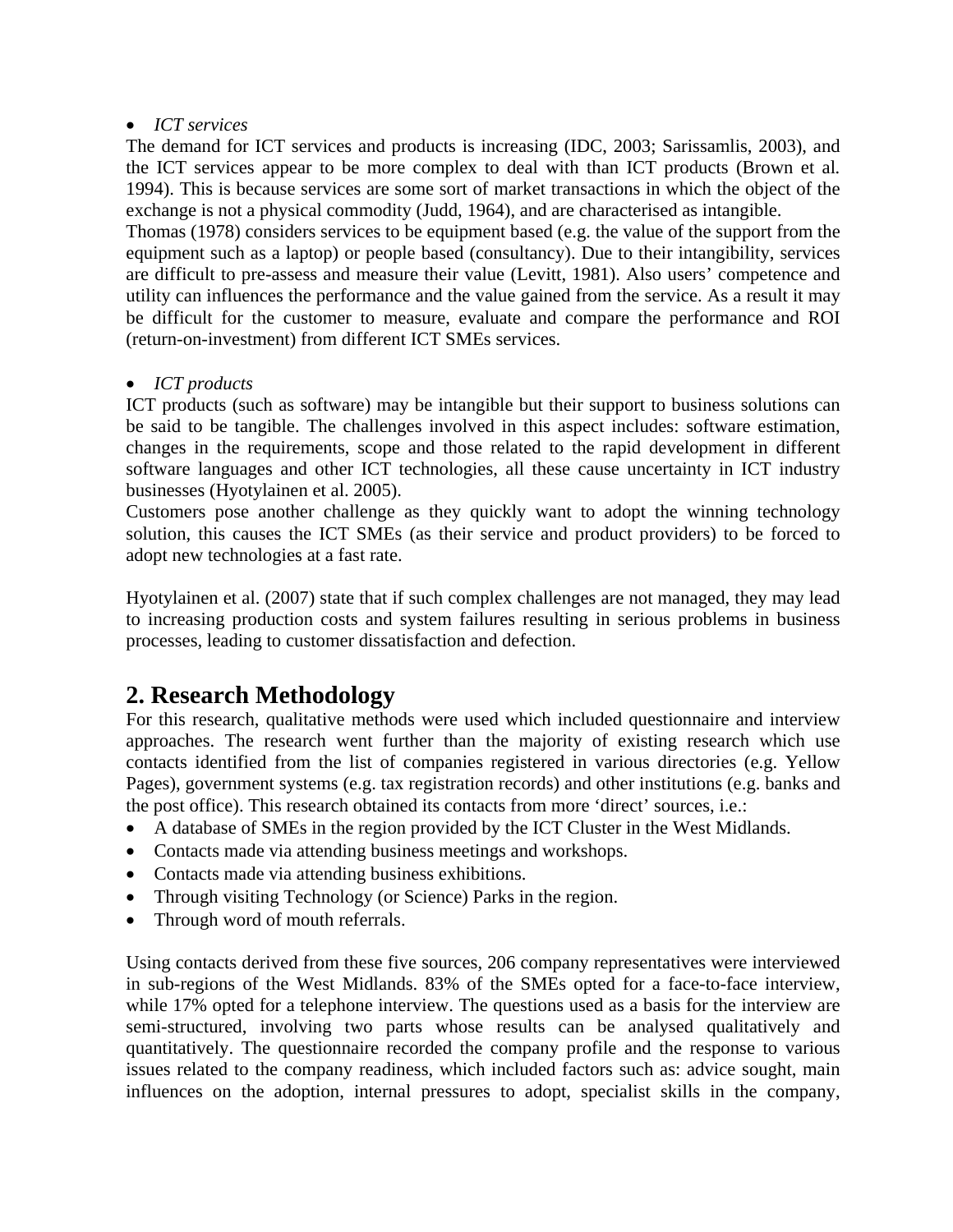alternatives used to reduce investment costs, required support and any implementation issues experienced while adopting new technology.

## **3. The Results**

The results presented below are based on controlled (choosing from sets of prescribed answers) and open questions (which can be answered in different ways). Those findings which are controlled are denoted with 'C', while the ones which are open as 'O'. In most controlled questions, some SMEs provided answers which were not listed on the given choices; these answers are represented as 'others' in most tables.

• *Total SMEs by category* 

Table 1 shows the total number of SMEs involved in this research, their category, and the number of employees in each category.

| Table 1: SME categories involved in the<br>research |            |                            |  |  |
|-----------------------------------------------------|------------|----------------------------|--|--|
|                                                     | Total $(%$ | <b>Number of Employees</b> |  |  |
| Micro                                               | 68         | $1 - 10$                   |  |  |
| Small                                               | 20         | $11 - 50$                  |  |  |
| Medium                                              |            | $51 - 250$                 |  |  |
| Spoiled                                             | ٦          |                            |  |  |
| i<br>ata                                            |            |                            |  |  |

#### • *Level of education (C)*

The majority of the interviewees were Managing Directors (MD) and owners of the companies with various levels of education.

| Table 2: Education (%)                                     |                          |                               |  |  |  |
|------------------------------------------------------------|--------------------------|-------------------------------|--|--|--|
| <b>Education level</b>                                     | IT professional status   | Source of the acquired skills |  |  |  |
|                                                            | IT professionals  68     | Education $\dots \dots 23$    |  |  |  |
| Postgraduate 19                                            | Non-IT professionals  31 | Experience $\dots$ 53         |  |  |  |
| $Degree$ 50                                                |                          | Undisclosed  24               |  |  |  |
| Others 27                                                  |                          |                               |  |  |  |
| Undisclosed 3                                              |                          |                               |  |  |  |
| *Others $=$ 'A' levels, secondary school, college training |                          |                               |  |  |  |

#### • *IT investment (O)*

This is an interesting aspect as it shows evidence that most SMEs invest in similar ICT items. As ICT companies, they may perceive IT as essential to their business, and so invest on the items shown in Table 3.

| Table 3: IT investment $(\% )$                             |          |                      |    |         |         |   |                      |
|------------------------------------------------------------|----------|----------------------|----|---------|---------|---|----------------------|
| <b>SME</b>                                                 | Software | Servers $ PCs $ Hand |    |         | Laptops |   | Others   Undisclosed |
| category                                                   |          |                      |    | held    |         |   |                      |
|                                                            |          |                      |    | devices |         |   |                      |
| Micro                                                      | 36       | 15                   | 25 |         | 15      |   |                      |
| Small                                                      | 38       | 27                   | 10 | 8       | 8       |   | n                    |
| Medium                                                     | 33       | 22                   |    |         | ∍       |   |                      |
| A11                                                        | 36       | 18                   | 20 | ٦       | 13      | 4 | 6                    |
| <b>SMEs</b>                                                |          |                      |    |         |         |   |                      |
| *Others = printer, external storage systems, scanners etc. |          |                      |    |         |         |   |                      |

#### • *Source of advice (O)*

Before investing in most ICT items, SMEs seek advice from various sources shown in Table 4.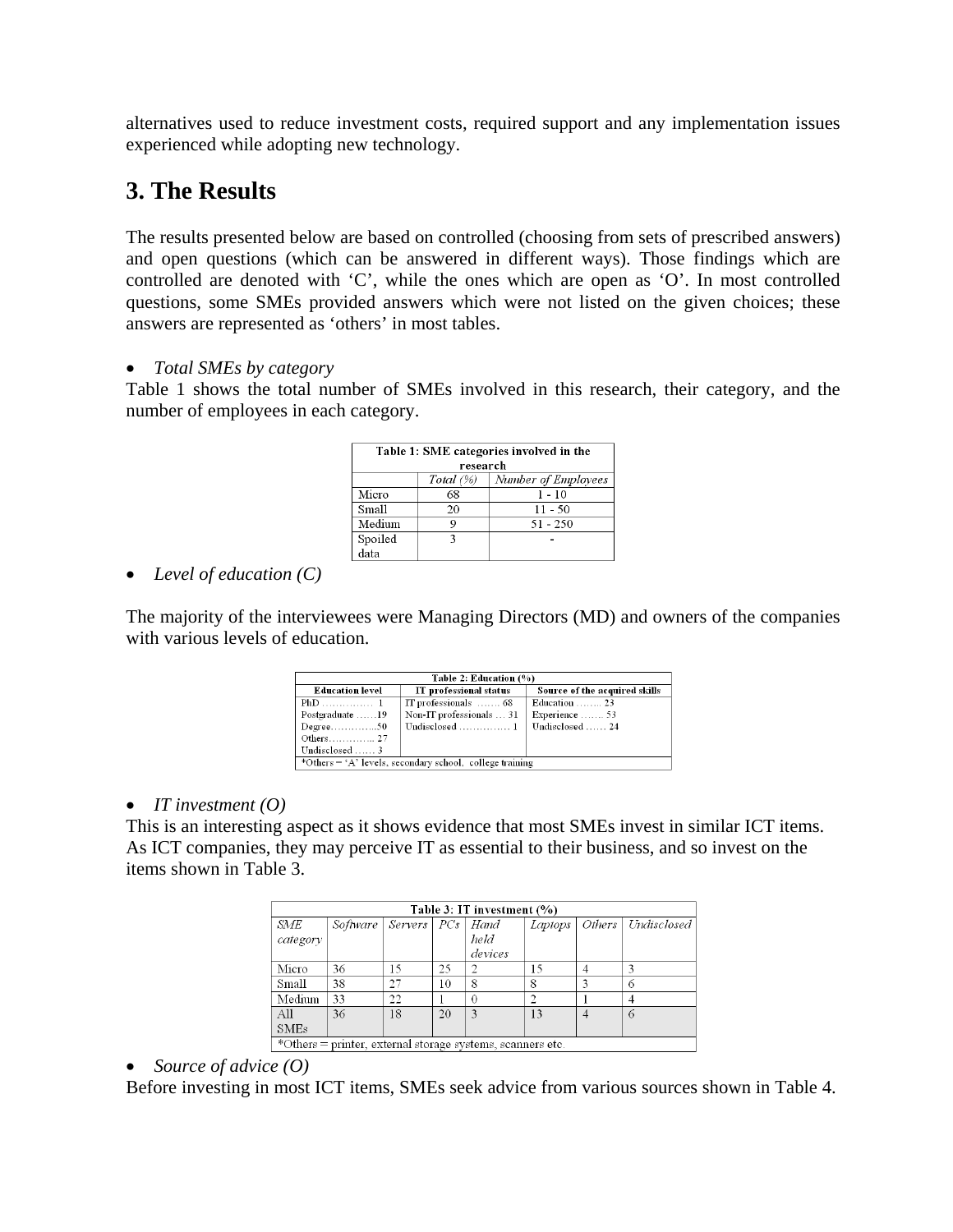| Table 4: Source of advice (%)                                                  |    |         |                                    |          |          |        |                               |
|--------------------------------------------------------------------------------|----|---------|------------------------------------|----------|----------|--------|-------------------------------|
| <b>SME</b>                                                                     |    |         | Internet   External   Company   PC |          |          |        | Others   Do not   undisclosed |
| category                                                                       |    | advisor | employee                           | magazine |          | need   |                               |
|                                                                                |    |         |                                    |          |          | advice |                               |
| Micro                                                                          | 28 | 15      | 18                                 |          | $\Omega$ | 27     |                               |
| Small                                                                          | 13 | 10      | 47                                 | $\Omega$ | 10       | 13     |                               |
| Medium                                                                         | 11 | 44      | 17                                 | $\Omega$ | $\Omega$ | 17     |                               |
| All                                                                            | 23 | 16      | 23                                 |          | $\gamma$ | 21     | 9                             |
| <b>SMEs</b>                                                                    |    |         |                                    |          |          |        |                               |
| *Others = exhibition, IT Futures, West Midlands Wireless and Mobile, and Wmita |    |         |                                    |          |          |        |                               |

#### • *Implementation limitations (C)*

Table 5 shows various implementation limitations in ICT SMEs, which may show the significance of conducting this research, and indicate the areas in which the government could focus its efforts.

| Table 5: Total SMEs with implementation limitations (%) |          |                |                    |        |            |      |
|---------------------------------------------------------|----------|----------------|--------------------|--------|------------|------|
| SME                                                     | Data     | <b>Third</b>   | Compatibility Lack |        | Technology | None |
| category                                                | transfer | party          |                    | of     | know how   |      |
|                                                         |          | support        |                    | skills |            |      |
| Micro                                                   | 12       |                | 12                 | 15     | 10         | -47  |
| Small                                                   | 8        |                | 23                 | 25     | 12         | 27   |
| Medium                                                  | 6        | 0              | 6                  | 6      |            |      |
| A11                                                     | $\Omega$ | $\overline{A}$ | 12                 | 15     | 52         | 8    |
| <b>SMEs</b>                                             |          |                |                    |        |            |      |

#### • *Support (O)*

Although the needs vary with the nature of business, the research grouped the required support in to 6 major classes based on SME responses. These are shown in Table 6.

|             | Table 6: Total SMEs which need support (%) |               |                                     |    |          |                 |      |
|-------------|--------------------------------------------|---------------|-------------------------------------|----|----------|-----------------|------|
| <b>SME</b>  | Training                                   | Human         | $Consultancy$   Marketing   Funding |    |          | <b>Business</b> | None |
| category    |                                            | resources     |                                     |    |          | facilities      |      |
| Micro       | 22                                         |               |                                     | 13 | 16       | 13              | 22   |
| Small       | 10                                         |               | 21                                  | O  | 10       | 19              |      |
| Medium      | 6                                          | 13            | 19                                  | 6  | $\theta$ |                 | 56   |
| $\rm{Al}$   | 18                                         | $\mathcal{O}$ | 12                                  | 11 | 13       | 13              | 24   |
| <b>SMEs</b> |                                            |               |                                     |    |          |                 |      |
|             | *Business facilities <sup>1</sup>          |               |                                     |    |          |                 |      |

## **4. Discussion**

Micro enterprises dominate the large percentage of SME involved in the research as shown in Table 1. This may be because most Micro enterprises have a desire to grow, and understand that one way to develop their business is to participate and learn from different sources such as this research. Although 206 ICT SMEs is a fraction of thousands of ICT SMEs in the region, Table 1, may however, be used to reflect the profile of ICT SMEs within the West Midlands region. Small and Medium SMEs may have built experience and confidence when expanding their businesses, hence may treat participation in such research as less important to the growth of their businesses.

Although almost 70% of the company owners are educated to degree, postgraduate or PhD level, only 23% of these owners acquired their IT skills through education. The rest are either non-IT professionals or acquired their skills through experience, and their education is in the areas shown below.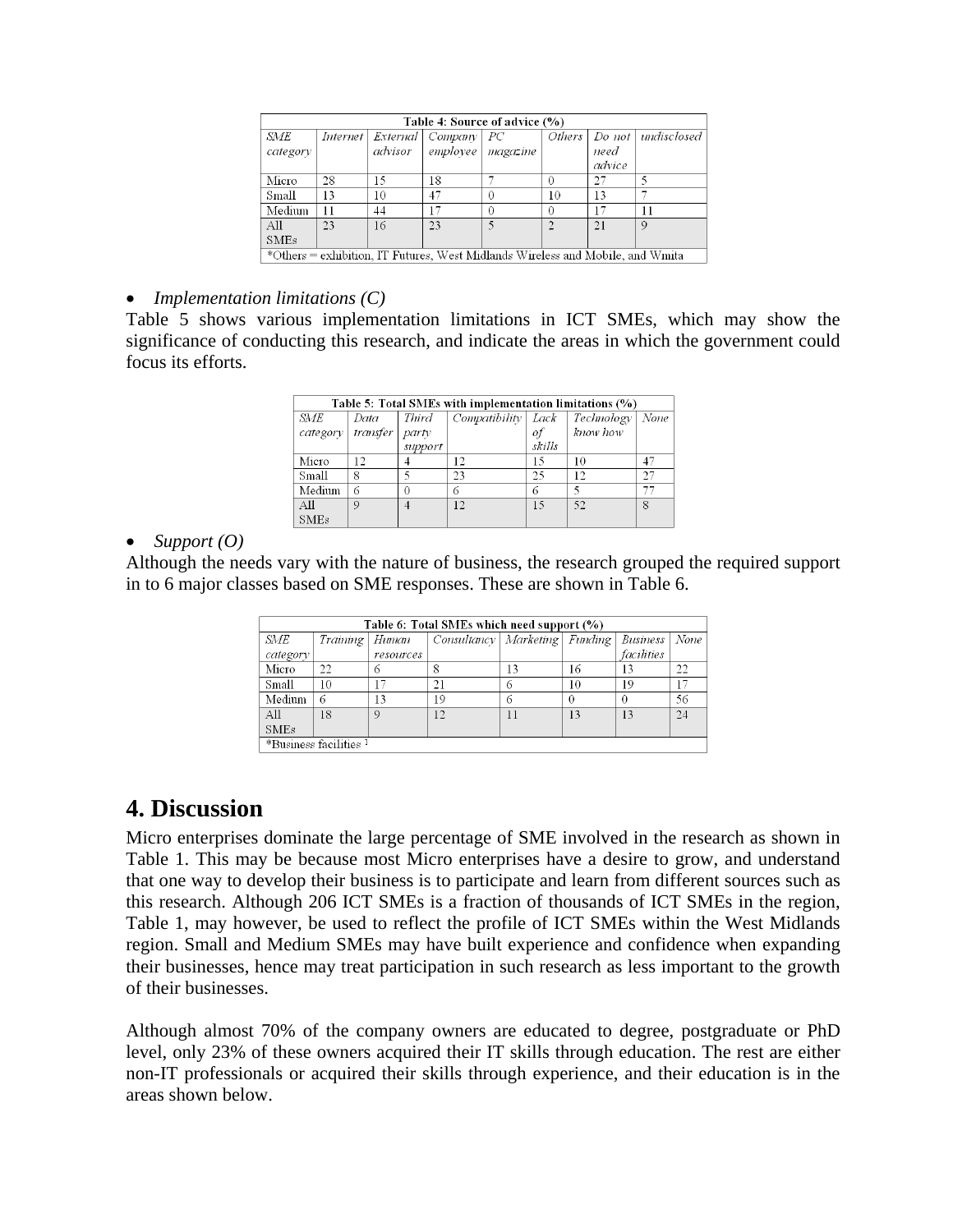Business Administration, Business studies, Financial management, Chartered accountancy, Mechanical engineering, Automotive engineering, Quality engineering, Neural science, Genetics, Physics and applied physics, Astrophysics, Aeronautical science, Law (LLB), Politics, Education, Humanity communication, Mathematics, Science, Geography, Psychology, Biology, and Tropical animal health, Fine arts.

This is a matter of concern because the results show that the majority of SMEs have no strong IT knowledge and skills, as their educational background is not IT related. In addition, Lawless, Allan, & O'Dwyer (2000) states that the majority of SMEs appear to be resistant to education and training and that most of government sponsored initiatives for learning have been wasted as the targeted SMEs fail to use them. Only 8% of SMEs use the UK government provided local assistance schemes (Lawless *et al*., 2000). Lack of training, coupled with SMEs heterogeneity (Chittenden & Wildgust, 1999) and transience characteristics, has resulted into less than 20% of SMEs surviving longer than six years and 30% lasting less than 18 months (Cressey & Storey, 1995). An IT skills shortage is rising, and evidence in the press shows that advertisements for IT professionals has been rising for the past six years (Thomson, 2007).

For example, the Microsoft .Net development environment is proving to be popular because it allows firms to rapidly produce web-based software, however, there is shortages of .Net (such as C#) and Java skills. This is a vital issue as many companies (their customers) are increasing their expenditure on web-based software. The obvious need is for ICT SMEs to have up to date skills so that they can be able to provide required services and products to non-ICT companies.

> 'Re-skilling the existing workforce is crucial if the UK is to avoid an IT recruitment crisis, although potential workers in the pipeline of school and university are important, most of the IT staff that the UK economy will be relying on in 2020 are already working now' (Thompson, 2007).

The ICT skilled employees are well qualified to develop strategic plans and to make decisions which are related to ICT investment. Table 3 shows that ICT SMEs invest in software (36%), PCs (20%) and servers (18%), without appropriate skills and knowledge. As a result, the company may not fully benefit from the investment.

Table 4 shows various sources of advice on which SMEs rely. The majority of Micro enterprises rely on the Internet (28%), while 27% claim that they do not need any advice. In addition, they seem not to use other sources of advice such as government initiatives (e.g. UKITA<sup>1</sup>, IT Futures<sup>2</sup>, etc) intended to support small enterprises. However, the Internet gives information as required by the user (for example, comparing the prices of products, the facilities or the functionality of the product etc); it does advise but will not provide solutions to business problem.

 $\overline{a}$ 

<sup>&</sup>lt;sup>1</sup> UKITA (UK IT Association) – Is an association (previously called WMITA-west Midlands IT association) which provides a regional and national network of ICT specialists.

 ${}^{2}$ IT Futures – is an Advantage West Midlands-funded project which brings the expertise of the Wolverhampton University computing and IT to SMEs in the region.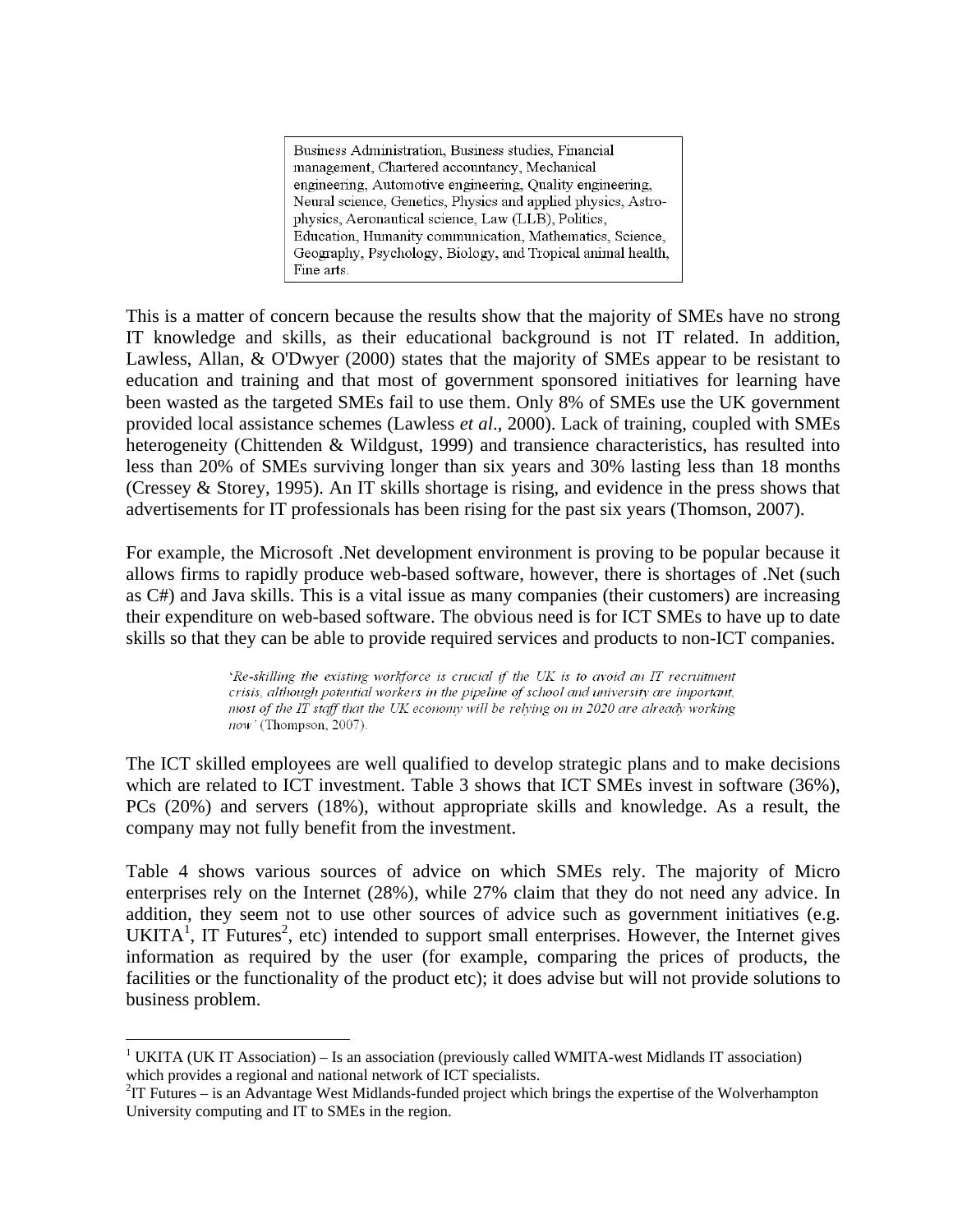The majority of Small companies (47%), however, appear to seek advice from their employees. Also, 13% of these Small companies rely on the internet, while 13% claim that they do not need any advice. 10% of Small companies use exhibitions and government set initiatives to seek advice. Medium companies are different as many of them seek advice externally (44%), 11% rely on internet, while 17% claim that they are experienced and do not need advice.

The majority of companies which seek advice externally appear to choose from a close relative, friend, fellow trustworthy SME, or a store attendant. These companies seem not to trust or want to invest in a proficient IT consultant. Flamholtz (1986) states that entrepreneurs do not feel the need to obtain help for organisational problems, but are open to help on marketing and finance. This failure may originate from SMEs owner managers behaviour as some are reluctant to accept external advice preferring to do things "my way" (Goffe & Scase, 1995; Lightfoot, 1998). As a result many SMEs have strong preference for activity-based learning<sup>3</sup> instead of knowledge-based learning<sup>4</sup> (Choueke & Armstrong, 1998).

Bennett & Robson (1999) states that the use of advisers in SMEs may reflect the institutional (from professional assurance) and personal (from relationships and perhaps behaviour and believes) trust. This is because most business advisers aim to 'sell' new ideas from either a commercial source or government initiatives to SMEs owner/managers to implement in their business. Previous research focused on other advisors, the most common being the accountants and financial advisors (Bennett et al. 1999; Birley & Niktari, 1995; Collins & Javis, 2002; Marriott & Marriott, 2000), followed by academics (Collinson & Quinn, 2002; Stewardson & Coleman, 2003). This study is different as it identifies the sources of technical advice to the majority of ICT SMEs. The findings prove that ICT SMEs seek advice from mainly the Internet, external advisors, company employees, and other sources. This may be because many ICT SMEs lack trust as indicated by the below quote from manager/owners statements:

Company A (18 employees, turnover of £980,000, and 18 years of operation):

"I have been running this business for 18 years now; I have hired few consultants who claim to be professional. However, I have never found a proficient consultant, most come and waste my time and take my money. Since I decided not to hire one, I have been working long hours to understand the needs of my business and plan accordingly by myself. I think it has helped the company to grow".

Company  $B(25 \text{ employees},$  turnover of £1.2M, and 25 years of operation):

"I hired few in the previous years but I never saw the benefit. There was a time the government offered us some help by sending a so called a professional consultant to come and advice us in different aspects of our business. He did not tell me anything new, he wasted my day, and I regretted accepting that support. I just don't trust that most consultants have enough knowledge to give any advice to an experienced business person. I stopped hiring an external advisor. It is better to sort it out by ourselves"

 $\overline{a}$ 

 $3$  Activity-based learning – is when SMEs acquire their technology skills and knowledge through experimentation on the purchased ICT.

<sup>&</sup>lt;sup>4</sup> Knowledge-based learning - is when SMEs acquire their technology skills and knowledge through training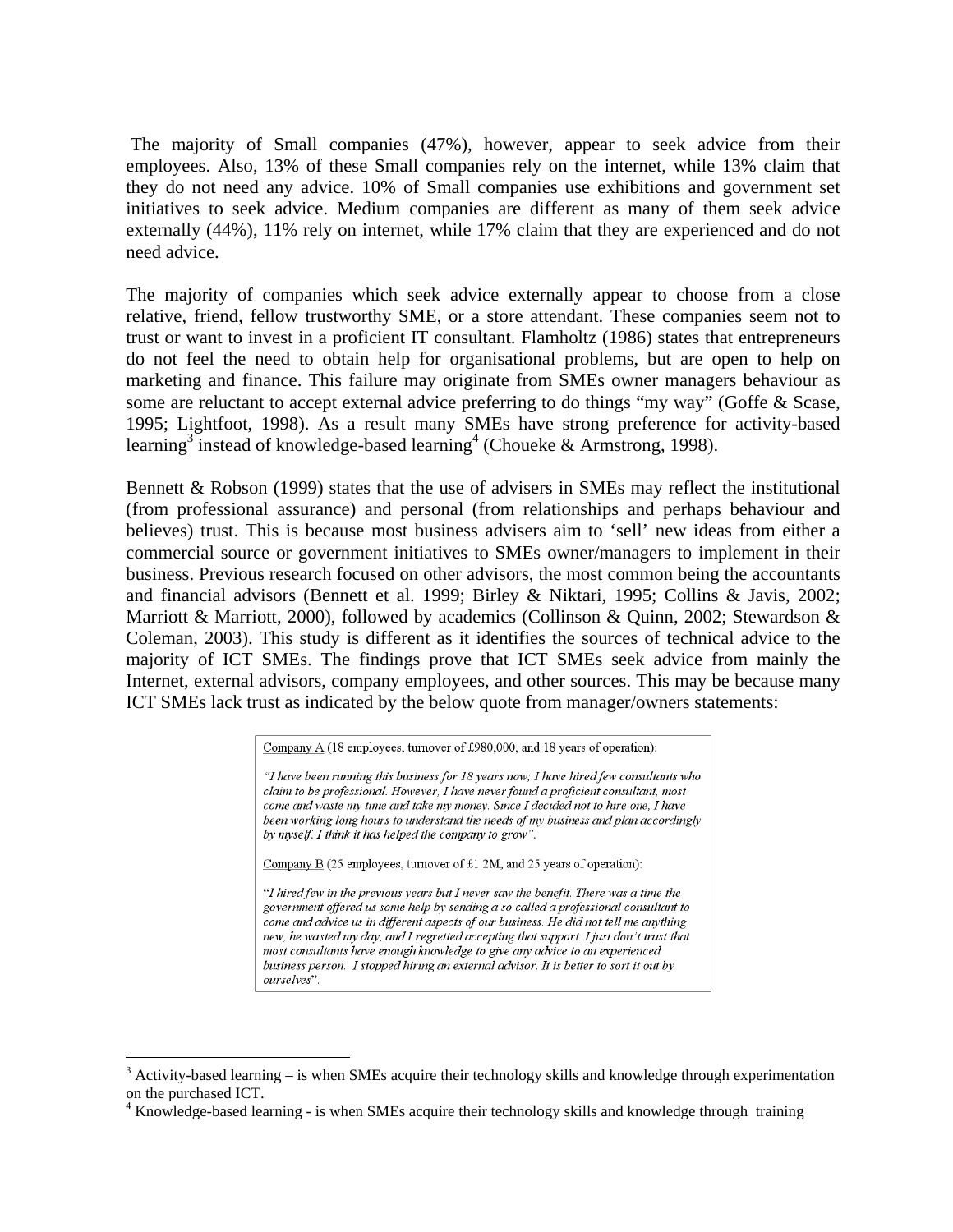Overall, SMEs seem to rely on their Internet research to make decision on the types of ICT they should invest in.

Educational background, IT investment and source of advice are the issues which may have impact on the implementation of ICT in ICT SMEs. For instance, if the education background is not related to ICT, and at the same time the company is relying on Internet or a related person (who may be familiar with ICT but not necessarily an ICT consultant) to advice on company IT investment, this may result in implementation problems as shown in Table 5. Table 5 shows that all SME categories have some limitations in implementing ICT, this includes: transferring data, third part support, compatibility, lack of skills and technology know how. A considerable large percentage of SMEs claim that they did not have any implementation problems. However, when these SMEs were asked if they needed support, only 21% stated that they do not need support, while a total of 79% need support in different areas as shown in Figure 2. The results in Table 5 however show that the answers provided by SMEs are contradictory, as 47% of Micro, 27% of Small, and 77% of Medium SMEs claimed that they do not have implementation limitations, while the type of support they need seems to justify the existence of some limitations in implementing ICT. This is supported by the information below which related items in Table 6 to those in Table 5.

| Needed support (Table 6) | Implications (Table 5)                                |
|--------------------------|-------------------------------------------------------|
| Training                 | Lack of skills and technical know how                 |
| Human resources          | Lack of third party support                           |
| Consultancy              | Lack of knowledge on data transfer, compatibility and |
|                          | associated issues                                     |
| Marketing                | Lack of skills                                        |
| Funding                  | Not related with items in Table 5                     |
| Business facilities      | Not related with items in Table 5                     |

Although issues such as funding and business facilities in Table 6 can not be directly related to any item in Table 5, they may also contribute to the company IT implementation limitations. For example, some SMEs involved in this research claim to invest in ICT because of its low price. The decision to do so may be related to financial constraints or other problems, though not always the case. But low cost investment may mean low quality ICT, which could also result into implementation limitations.

Some have even decided to outsource some of the company's activities without taking into consideration the impact of outsourcing to the long term benefit of the company.

This may suggest that many SMEs do not consider ICT in their strategic plans, and as a result they are not successful in implementing ICT in their businesses. This may be related to Table 2 results which show that 53% of the ICT SMEs owners/MDs acquire their IT profession through experience. They learn by experimentation after purchasing the ICT items instead of building knowledge on the required ICT before purchasing.

Business facilities, is another issue not related to any item in Table 5. However, business facilities such as those in Table 6 may build confidence and encourage SMEs to spend more time to retrain their employees and to invest more in ICT.

 Figure 2 shows that the majority of ICT SMEs invest in Application programmes (software) and rely on the internet or company employees for advice. 48% of these companies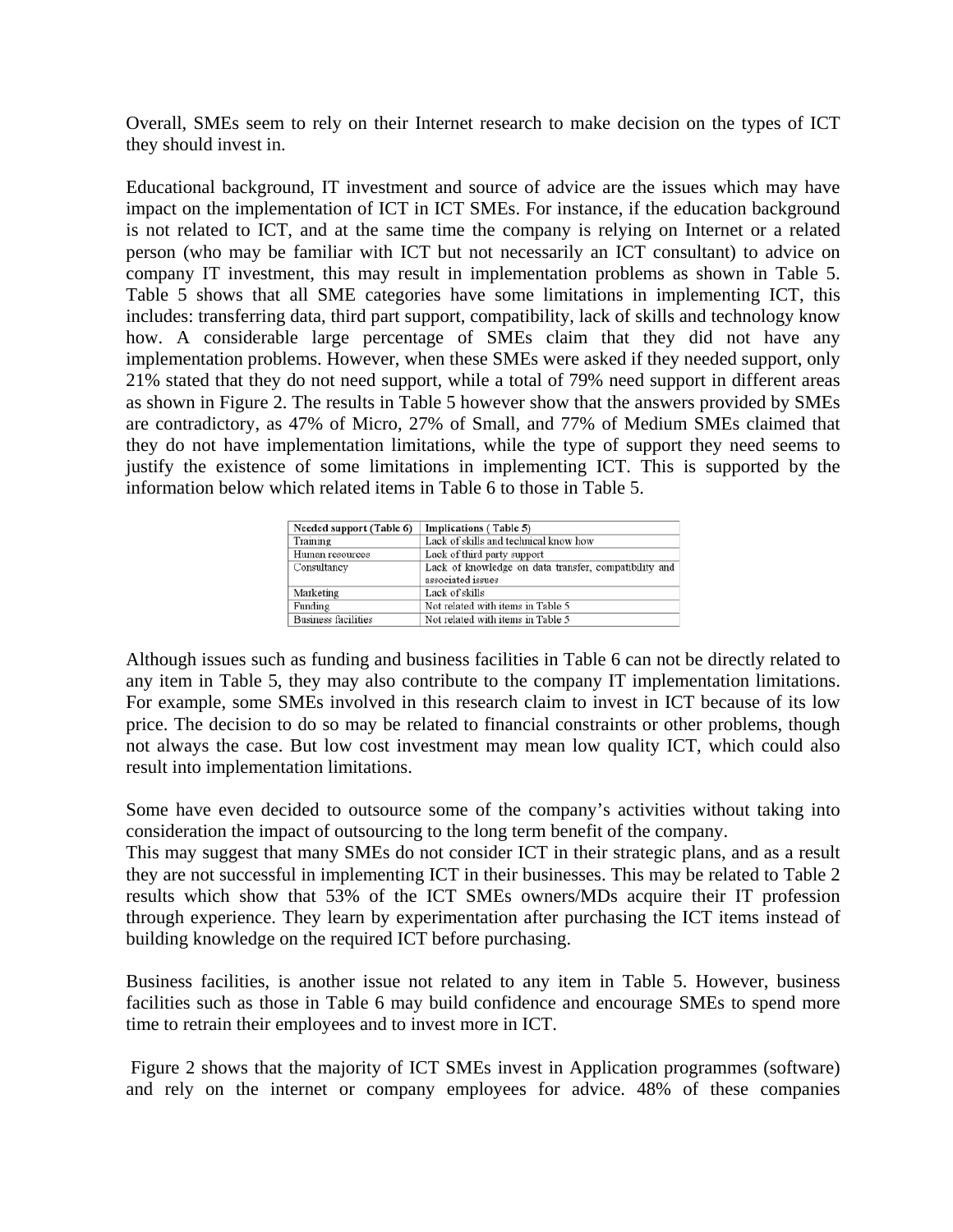experienced different ICT implementation problems, while 52% claim not to have any problem. If (according to Figure 2) there are only 24% of these ICT SMEs which do not need support, this may suggest that the remaining 76% have no enough knowledge and skills or they do not have a strategic plan to invest on ICT, instead, they purchase the ICT item and learn how to implement it experimentally.



**Figure 2:** Result for all SME involved in this research

All ICT SMEs involved in this study did not have any formal measure for their ICT performance. This research identified the measures used by these SMEs as either the profitability (categorised as financial performance), number of complaints (as user satisfaction), level of interest (market share), or in terms efficiency (as internal operations). Lack of metrics to measure the ICT performance affects SMEs ICT investment decisions as most could not justify the need for investing, hence preventing them from adopting new technologies for their competitive advantage.

## **5. A Proposed ICT SME Adoption Model**

Grandon & Pearson (2004), Mehrtens, Cragg, & Mills (2001), Thong (1999) and Iancovou, Benbasat, & Dexter (1995) models consider: perceived benefits, organisational readiness and external pressures as the main issues which determine the successful adoption of technology. Also, Ritchie & Brindley (2005) focused on the owner's technology, application and relationship perspectives towards ICT, while Rashid & Al-Qirim (2001) examined individual factors, organisational factors, environmental factors, technological factors in relation to Ebusiness. All these factors were considered while developing the basis to study ICT SMEs, resulting into proposed model shown in Figure 3. In order to assure a successful and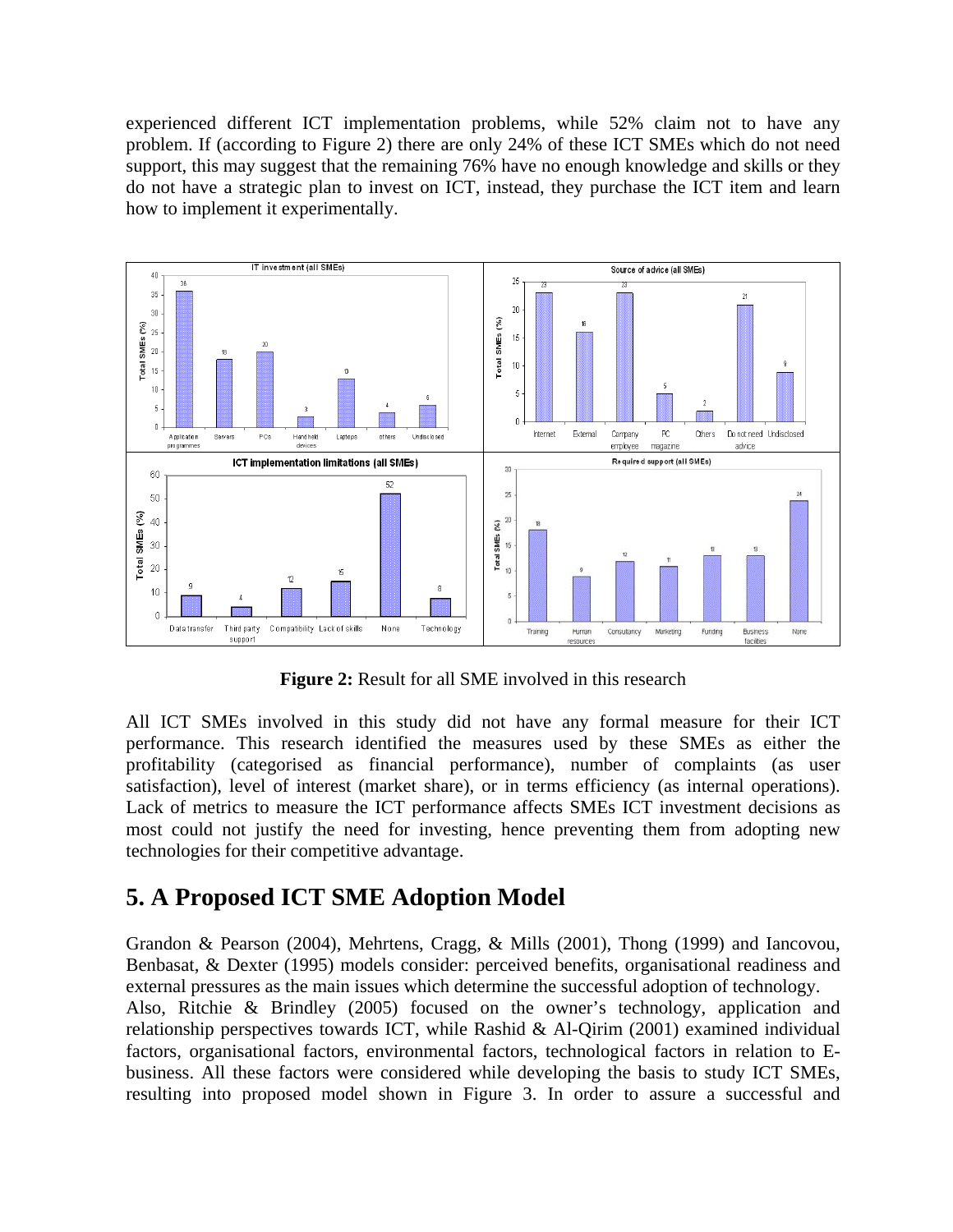sustainable adoption of technology, this research proposes a powerful model whose central factor is re-training.

This research considers re-training to be a critical factor in addressing most ICT SME challenges. This is illustrated using Figure 3.



**Figure 3:** Re-training as a key aspect in addressing ICT SME challenges

*Adopt new technologies*: ICT SMEs will be able to adopt new technologies and use these technologies to its full advantage if the employees are able to acquire new knowledge and skills, or employ new graduates with ICT and business management skills.

*Consultancy*: Having skills to identify company needs, and identify the appropriate source of support to satisfy these needs is a crucial factor to the success of most business. Often, SMEs fail to identify their business needs and also approach non-professionals for advice.

*Innovation*: the innovation concept considered by this research includes not only technical innovation, but also managerial (e.g. business and financial management, and marketing). Companies no longer need only to be fast to provide services or products, but come up with new, improved quality and cost effective products and services. This require continuing education not only for research personnel but the majority of employees should be re-trained (Caputo, Cucchiela, Fratocchi, Pelagagge, & Scacchia, 2002).

*Strategy development*: Business managers and employees need to be retrained in business management issues such as business planning, financial management, marketing and using models such as SWOT (Strength, Weaknesses, Opportunities and Threats)<sup>5</sup> to assess their corporate appraisal. Knowledge from these models can be used to develop strategies necessary for SMEs to gain competitive advantage. The knowledge gained can be used in various decision making (e.g. on the type of ICT to invest on, etc).

 $\overline{a}$ 

<sup>&</sup>lt;sup>5</sup> Different models can be found from : ACCA, 2007; Johnson, Scholes, & Whittington, 2007; J. Thompson & Martin, 2005; Williamson, Jenkins, Cooke, & Moreton, 2004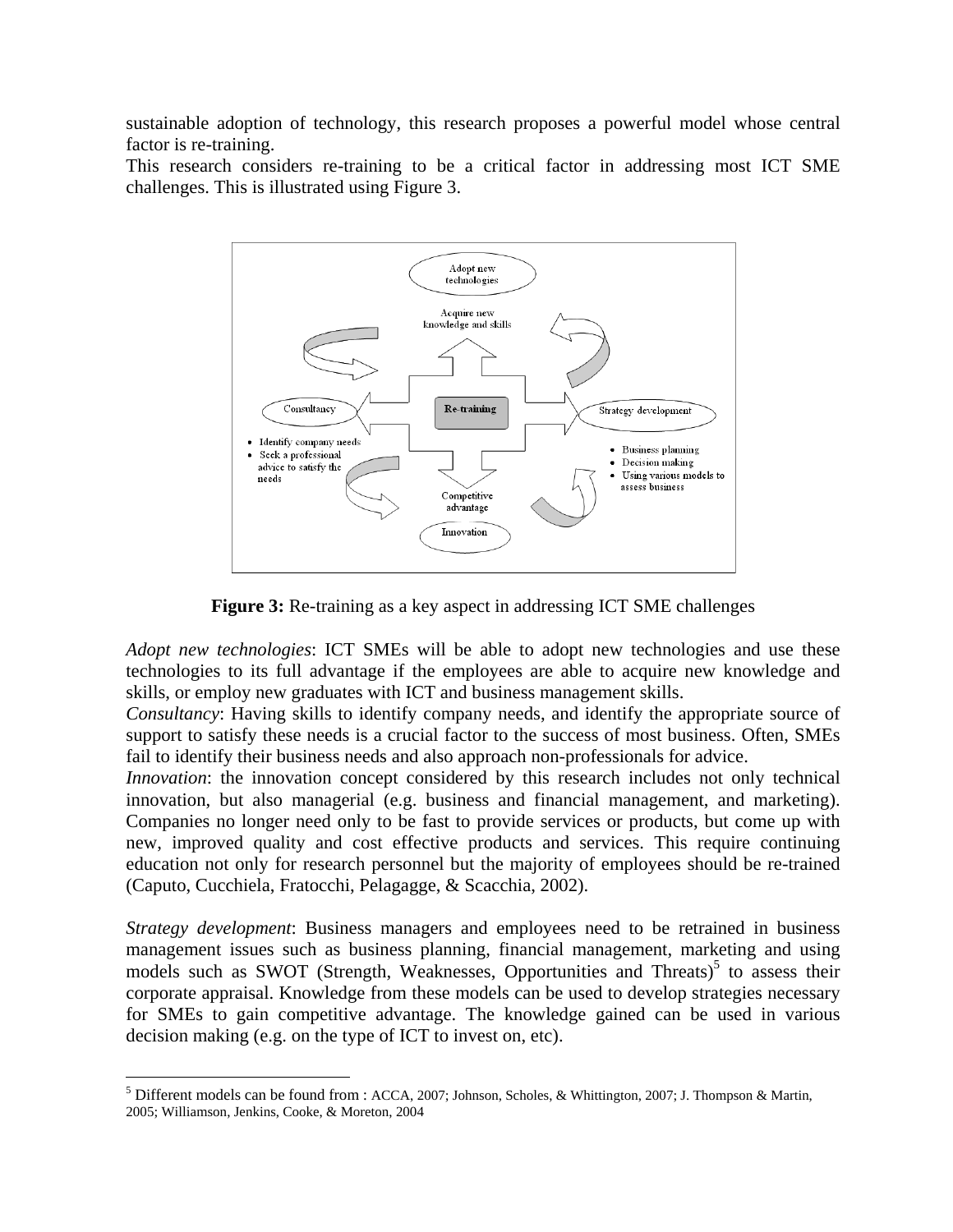The other 5 factors (strategy development, consultancy, innovation, and adoption of new technology) in Figure 3 appear to have a causal relationship. For example, a successful strategy development would have identified company objectives, use consultancy to advise on different business issues, decide on technology investment and set up initiative on its product or service innovation.

The implication of the research findings and the proposed model provide useful suggestions to government officials on the need to re-examine their support to SMEs.

## **6. Government initiative in supporting ICT SMEs**

Most literature (e.g. Lawless et al. 2000) suggests that the majority of SMEs are unwilling to take part in the education and training, and that most of government sponsored initiatives for learning have been wasted as the targeted SMEs fail to use them. Such literature fails to take into account the business pressures and challenges faced by ICT SMEs. Also, they do not consider that the majority of SMEs are Micro enterprises (1-10) and are often under-resourced. The qualitative findings from this research show that government initiatives designed to support SMEs and SMEs concerns (or pressures) to the survival of their business are the two issues which have not been aligned. These issues are represented as a puzzle in Figure 3 and a different approach to align the two sides of the puzzle is required in order for the SMEs and the government initiatives to achieve a single goal.

The government is concerned with SME employees' training, and providing funding for equipment so that SMEs can be competitive in the market. However, if these SMEs stop providing services or products to their customers and attend the training, these customers may seek another provider, as the result the SME will not have income and will be unable to support its expenditure, hence, losing its market position. In addition, the government fund research projects such as this, to try to identify and understand the needs of SMEs. Often, most of these studies are criticised by the business communities claiming that such research represents an oversimplification of the complex issues and challenges facing SMEs ((Brock & Kai-Uwe, 2000; Southern et al. 2000). The government may need to design new ways to conduct these studies because such criticism may not clearly present the government aims to most SMEs. As a result, ICT SMEs (the majority been Small and Medium companies) may not see the benefits of participating in most research as shown in Table 1.

On the other hand, if SMEs are not trained, they will continue to lack appropriate knowledge and skills, and be unable to plan strategically, which may result in having companies which can not compete in the market. As shown in Figure 4, the government appears to interrupt SMEs business routines and push them in a different direction, while SMEs are heading in the opposite direction, and the two parties are un-aligned. This is another major challenge which ICT SMEs in the West Midlands are facing.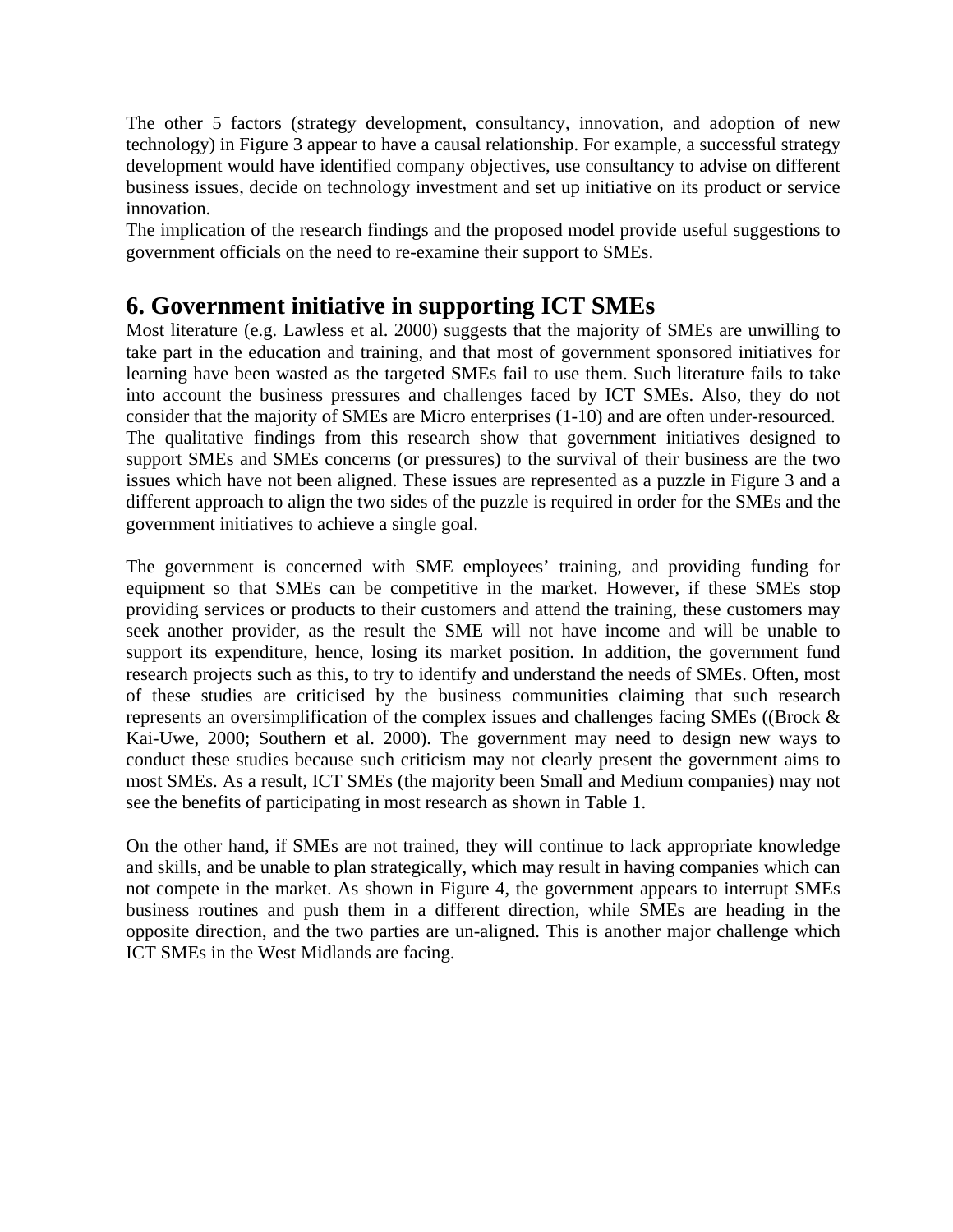

**Figure 4:** Supporting SMEs is a puzzle

In order for government sponsored initiatives for learning to succeed, the government may need to support SMEs by:

- Studying each company and identify their specific training needs
- Support few SMEs at a time by providing them with one to one specialised training at their premises, i.e. conducting training while practically illustrating to SMEs the benefits of acquiring new knowledge and skills for their business.
- Identify those SMEs who are capable or willing to re-train through e-learning methods and provide them with specific training packages to suit their business needs.
- Assuring their business continuity while the employees are been re-trained. That is, to support SMEs so that they can continue to provide services or products without interruption. This may be possible if the government will provide SMEs with temporary skilled human resources to provide services and products while the employees are away retraining.

## **7. Conclusions**

This paper provides insights into the challenges facing the ICT SMEs in the West Midlands area. The challenges are a result of an increase in the use of ICT in many sectors which has caused a dramatic increase in the demand for ICT services and products.

The research focused on the challenges associated with technology adoption, and the findings show that ICT SMEs lack necessary knowledge and skills in both ICT and business management. In addition, the majority of these SMEs seek advice from non-professionals, this may be related to poor strategy and ICT investment decisions, which may have lead to the ICT implementation problems seen in Table 5.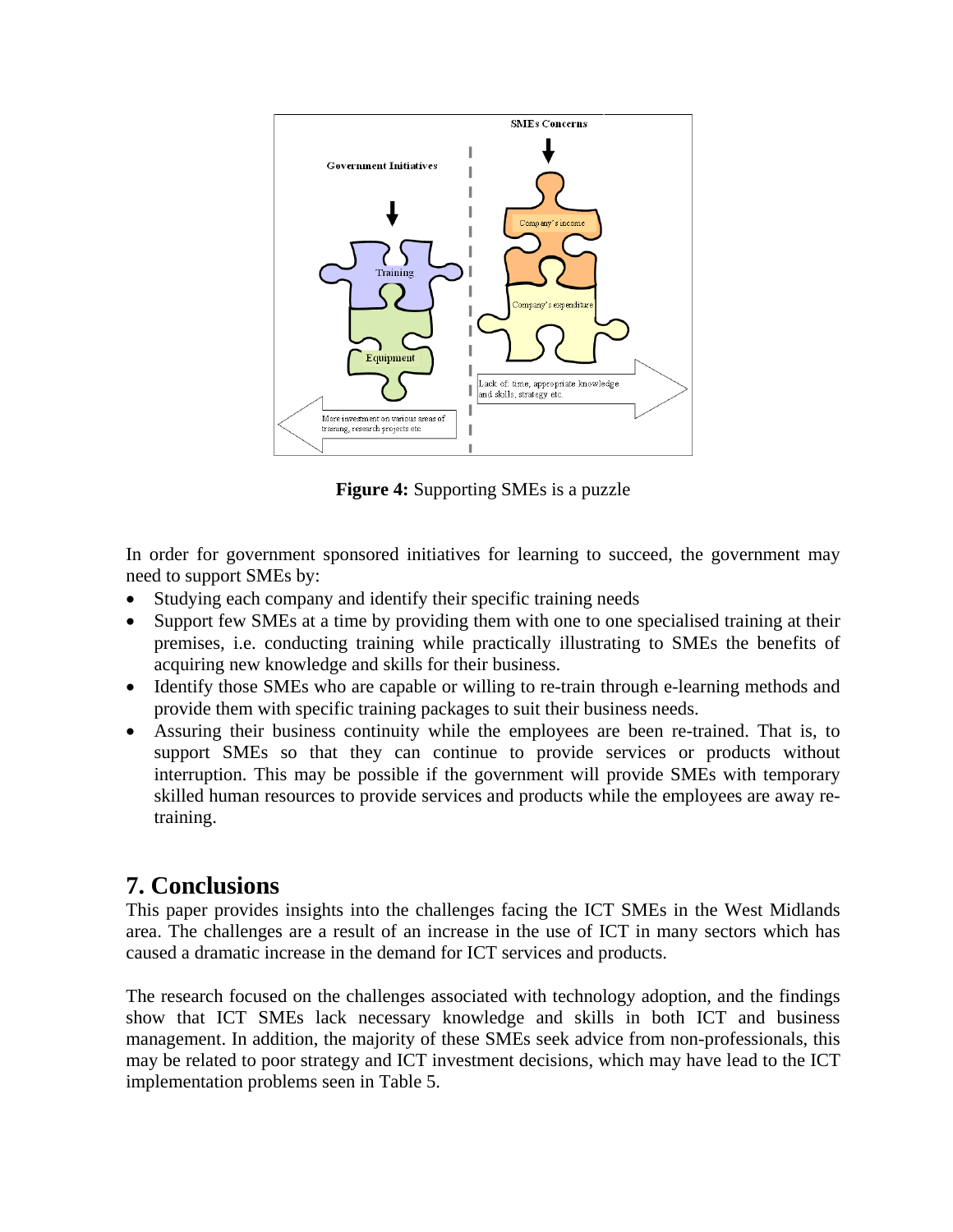The other challenges are inevitable and are associated with the rapid technological advances and innovation, and increasingly high customer expectations.

Overall, this study considers these challenges to be associated with lack of training, and inappropriate government initiatives/activities. Hence, it is suggested in this paper that funding bodies need to consider SMEs business concerns, and involve them to change the approach in which the government is delivering its learning support to SMEs.

The research has given the evidence that ICT SMEs are facing similar or probably even more problems (in relation to ICT adoption) as compared to SMEs in different sectors. If these SMEs are not appropriately supported, then, other sectors which are not in the ICT industry may have difficulties in adopting new technologies for their competitive advantage. This may affect the whole regional economic growth. In order to reduce this, ICT SMEs have to be supported first; they need to be retrained on a regular basis and be assured of their business continuity while they are been re-trained.

## *References*

- ACCA. (2007). *Strategic Business Planning and Development* (Paper 3.5 ed.). Berkshire, UK: The Kaplan Publishing Faulks Lynch range.
- Bennett, R. J., & Robson, P. J. A. (1999). The Use of External Business Advice by SMEs in Britain. *Entrepreneurship and Regional Development, 11*, 155-180.
- Birley, S., & Niktari, N. (1995). *The Failure of Owner Managed Businesss: The Diagnosis of Accountants and Bankers*. London: ICAEW.
- Brock, J., & Kai-Uwe. (2000). *Information and Communication Technology in the Small Firm*: Prentice Hall.
- Brown, S. W., Fisk, R. P., & Bitner, M. J. (1994). The Development and Emergence of Services Marketing Thought. *International Journal of Service Industry Management, 5*, 21-48.
- Burgess, S. (Ed.). (2001). *Managing Information Technology in Small Businesses: Challenges and Solutions*. Hershey, PA: Idea Group Publisher.
- Caputo, A. C., Cucchiela, F., Fratocchi, F., Pelagagge, P. M., & Scacchia, F. (2002). A Methodological Framework for Innovation Transfer to SMEs. *Industrial Management & Data Systems, 102*(5), 271-283.

Chittenden, F., & Wildgust, S. (Writer) (1999). The Small Business Service: A Commentary *ISBA Small Films Policy Forum*. London.

- Choueke, R., & Armstrong, R. (1998). The Learning Organisation in Small and Medium-sized Enterprises. *International Journal of Enterpreneurial Behaviour and Research, 4*(2), 129- 140.
- Collins, J., & Javis, R. (2002). Financial Information and the Management of the Small Private Companies. *Journal of Small Business and Enterprise Development, 9*(2), 100-110.
- Collinson, E., & Quinn, L. (2002). The Impact of Collaboration Between Industry and Academia and SME Growth. *Journal of Marketing Management, 18*(3/4), 415-434.
- Cragg, P. B. (2002). Benchmarking Information Technology Practice in Small Firms. *European Journal of Information Systems, 11*(4), 267-282.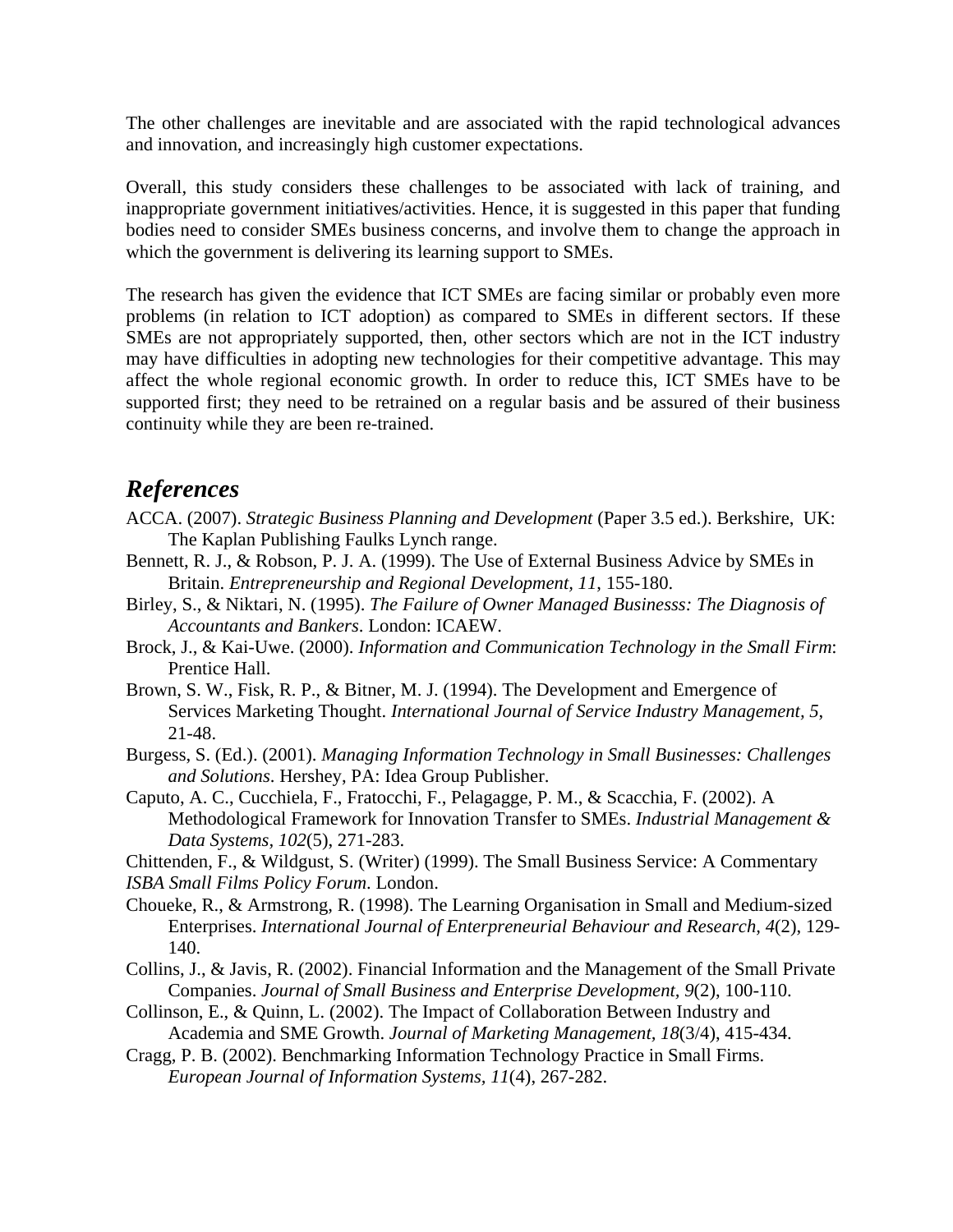- Cressey, R., & Storey, D. J. (1995). *Small Firms and Their Bank*.Unpublished manuscript, London.
- DTI. (2007). Raising UK Productivity: Unlocking the Potential of Information and Communication Technology (ICT).
- Fink, D., & Disterer, G. (2006). International Case Studies: To What Extent is ICT Infused into the Operations of SMEs? *Journal of Enterprise Information Management, 19,*( 6), 608- 624.
- Flamholtz, E. (1986). *How to Make Transition from Entrepreneurship to a Professionally Managed Firm,* Unpublished manuscript, London.
- Forrest, C., & Leaver, M. (2007). ICT in the International Economy, *Focus on the Digital Age*: Office for National Statistics.
- i2010 Working Group (2007). Ensuring the Right Conditions for an Innovative, Inclusive & Competitive UK Knowledge Economy.
- Goffe, R., & Scase, R. (1995). *Corporate Realities: The Dynamcs of Large and Small Organisations*. London: Routledge.
- Grandon, E., & Pearson, J. M. (2004). Electronic Commerce Adoption: An Empirical Study of Small and Medium US Business. *Information and Management, 42*, 197-216.
- Hyotylainen, M., & Moller, K. (2007). Service Packaging: Key Success Provisioning of ICT Business Solutions. *Journal of Services Marketing, 20*(5), 304-312.
- Iancovou, C. L., Benbasat, I., & Dexter, A. S. (1995). Electronic Data Interchange and Small Organisations: Adoption and Impact of Technology. *MIS Quarterly, December*, 465-485.
- IDC. (2003). *Quarterly Executive Service: Market Analysis*.Unpublished manuscript, Copenhagen.
- Johnson, G., Scholes, K., & Whittington, R. (2007). *Exploring Corporate Strategy* (7 ed.): Prentice Hall.
- Johnston, K., & Loader, K. (2003). Encouraging SME Participation in Training: Identifying Practical Approaches. *Journal of European Industrial Training, 27*(6), 273-280.
- Judd, R. C. (1964). The Case for Redefining Services. *Journal of Marketing, 28*, 58-59.
- Jutla, D., Bodorick, P., & Dhaliwal, J. (2002). Supporting the E-business Readiness of Small and Medium-sized Enterprises: Approaches and Metrics. *Internet Research: Electronic Networking Apllications and Policy, 12*(2), 139-164.
- Kaillinikos, J. (2005). The Order of Technology: Complexity and Control in a Connected World. *Information and Organisation, 15*(3), 185-202.
- Lawless, N., Allan, J., & O'Dwyer, M. (2000). Face-to-face or Distance Training: Two Different Approaches to Motivate SMEs to Learn. *Education and Training, 42*(4/5), 308- 316.
- Levitt, T. (1981). Marketing Intangible Products and Product Intangibles. *Harvard Business Review, 59*, 92-102.
- Lightfoot, G. (1998). *Financial Management and Small Business Owners.* Kingston University, Kingston Upon Thames.
- Maguire, S., Koh, S., & Magrys, A. (2007). The Adoption of E-business and Knowledge Management in SMEs. *Benchmarking: An International journal, 14*(1), 37-58.
- Marriott, N., & Marriott, P. (2000). Professional Accountants and the Developments of Management Accounting Service for Small Firm: Barriers and Possibilities. *Management Accounting Research, 11*(4), 475-492.